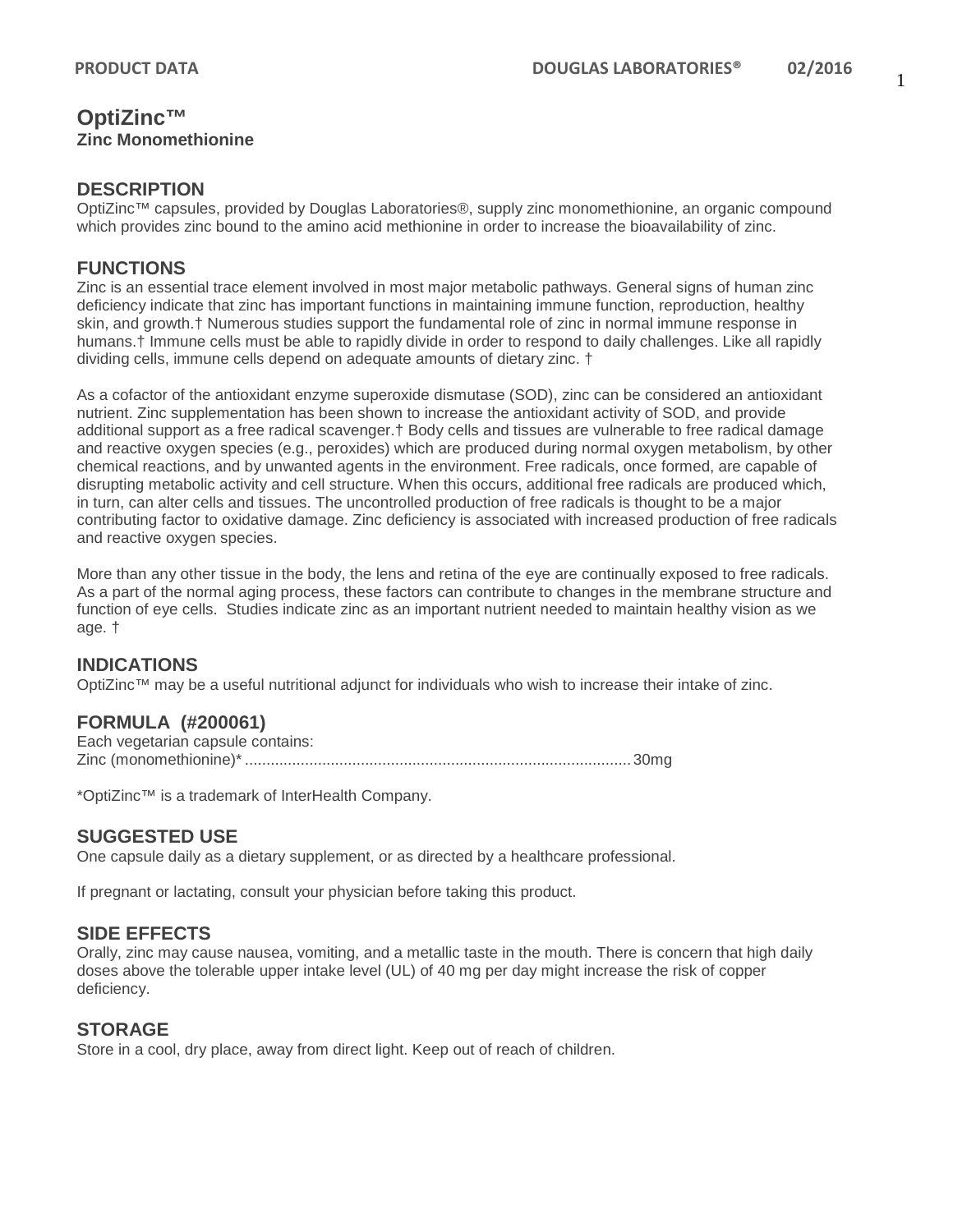## **OptiZinc™ Zinc Monomethionine REFERENCES**

Kirkil G, et al. Respiratory Medicine [serial online]. June 2008;102(6):840-844.

Ribeiro S, Braga C, Cunha S, et al. Biological Trace Element Research [serial online]. June 12, 2015.

Mazani M, Argani H, Nezami N, et al. Journal Of Renal Nutrition: The Official Journal Of The Council On Renal Nutrition Of The National Kidney Foundation [serial online]. May 2013;23(3):180-184.Mocchegiani E, Romeo J, Marcos A, et al. Age (Dordrecht, Netherlands) [serial online]. June 2013;35(3):839-860.

Consolo L, et al. European Journal Of Clinical Nutrition [serial online]. October 2013;67(10):1056-1059.

Newsome DA. Curr Eye Res. 2008 Jul;33(7):591-8. doi: 10.1080/02713680802178437.

de Moura J, de Moura E, Brandão-Neto J, et al. Biological Trace Element Research [serial online]. October 2013;155(1):23-28.

Raqib R, Roy S, Andersson J, et al. The American Journal Of Clinical Nutrition [serial online]. March 2004;79(3):444-450.

Radhakrishna K, et al. Plos One [serial online]. May 30, 2013;8(5):e61486.

Bartosińska J, Chodorowska G, Bartosiński J, et al. Advances In Medical Sciences [serial online]. 2011;56(2):369-372.

Kohn S, Kohn D, Schier D. The Journal Of Dermatology [serial online]. April 2000;27(4):258-263.

Abdallah SM, Samman S. Eur J Clin Nutr 1993;47:327-332.

Brignola C, Belloli C, De Simone G, et al. Aliment Pharmacol Ther 1993;7:275-280.

Chirase NK, Hutcheson DP, Thompson GB. J Anim Sci 1991;69:4137-4145.

Donovan UM, Gibson RS. J Am Coll Nutr 1995;14:463-472.

Flora SJ, Kumar D, Das Gupta S. Pharmacol Toxicol 1991;68:3-7.

Food and Nutrition Board, National Research Council. Recommended Dietary Allowances. 10th ed. Washington, D.C. National Academy Press, 1989.

Gordeuk VR, Brittenham GM, Hughes M, Keating LJ, Opplt JJ. Am J Clin Nutr 1987;46:1029-1034.

Goyer RA. Am J Clin Nutr 1995;61 Suppl.646S-650S.

Gupta RK, et al. Acta Cardiol 1996;47:297-304.

Hong Bin Q, Garfinkel D. Med Hypotheses 1994;42:380-384.

Keen CL, Gershwin ME. Annu Rev Nutr 1990;10:415-431.